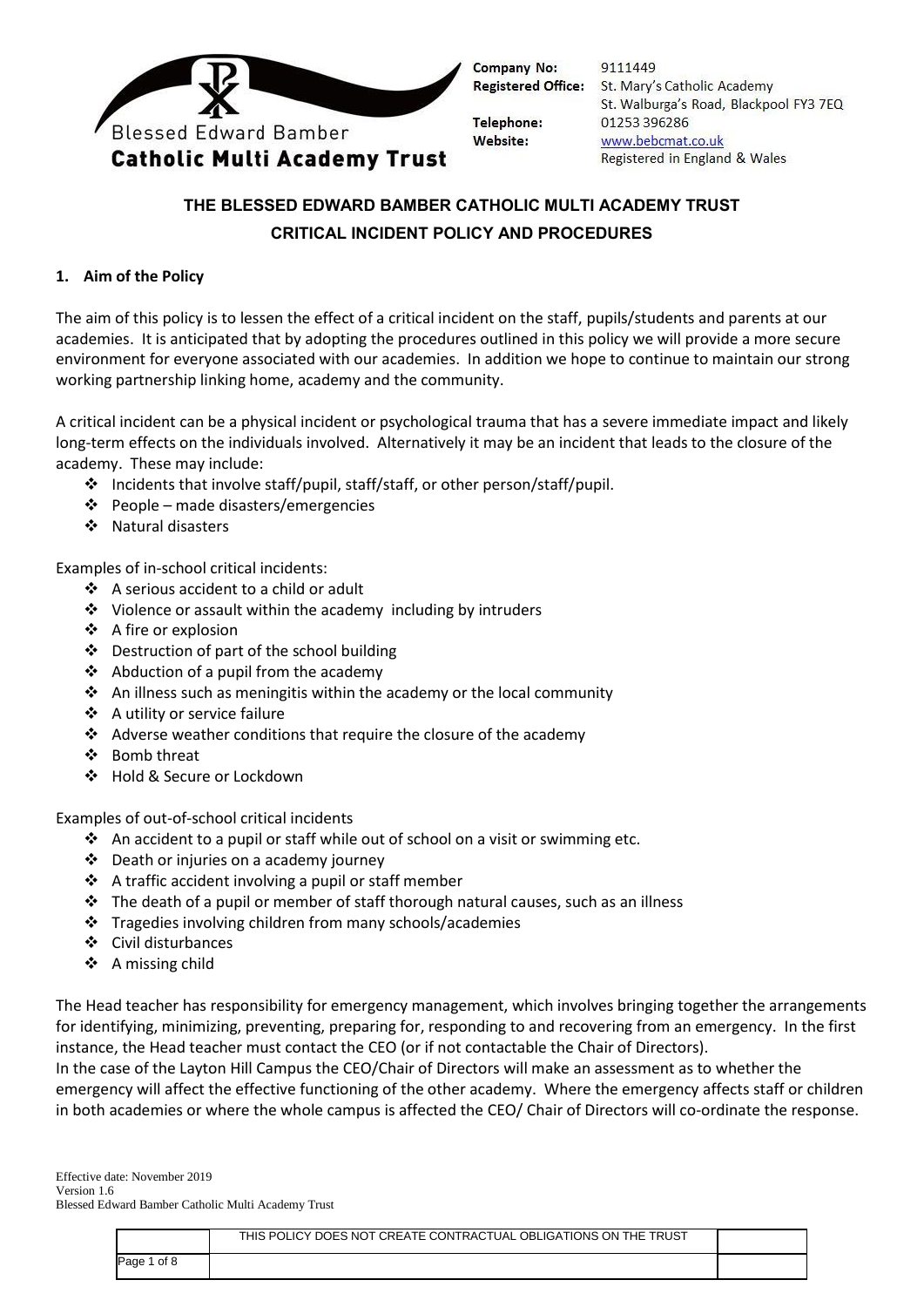Each Senior Leadership Team has responsibility for ensuring that procedures are properly addressed at times of high emotion and that if the Head teacher is the subject of the incident then the response mechanism proceeds effectively. If the incident subsequently involves legal action, a precise response to the incident should be known and be able to be verified by more than one person.

#### **Issues during an incident**

- 1. The Head teacher/Deputy must be informed of any critical incident as soon as possible.
- 2. It is often very difficult to collect and confirm the correct information as an event unfolds; it is, therefore, essential that any information passed onto others is as factual as possible
- 3. As soon as an incident is confirmed, and the CEO has been contacted, the SLT will meet to decide strategies. There may be times when decisions will be made before it is possible to bring the group together.
- 4. The rest of the staff will be informed as soon as possible, preferably at a specially convened staff meeting.
- 5. All staff should share the same information
- 6. Pupils/students will be told information simply and sensitively, without fabrication, preferably in small group situations
- 7. The academies should try, as far as possible, to keep to the normal routine.

# **Action Plan Timing**

| <b>Action</b>                              | When                     | By Whom                |
|--------------------------------------------|--------------------------|------------------------|
| Obtain factual information at the start    | Within hours             | HT/DHT                 |
| Advise Chair of Board, Diocesan Education  | Within hours             | <b>CEO</b>             |
| Service & Director of Children's Services  |                          |                        |
| Establish an intervention team             | Within hours             | HT/DHT                 |
| <b>Contact families</b>                    | When instructed          | <b>Admin Staff</b>     |
| Call a staff meeting to give information   | Same day, if possible    | HT/DHT                 |
| Place statement on Academy website/blog    | Same day if possible     | Network Manager        |
| Inform pupils in small groups of key facts | Same day if possible     | <b>Teachers</b>        |
| Arrange a debriefing meeting for staff     | Same day if possible     | HT/DHT                 |
| involved                                   |                          |                        |
| Arrange debriefing for pupils directly     | Same day if possible     | HT/DHT                 |
| involved                                   |                          |                        |
| Express sympathy to families of those hurt | As soon as possible      | HT/DHT                 |
| or bereaved                                |                          |                        |
| Identify high risk pupils and staff        | Following day            | Senior Leaders         |
| Promote discussion in classes to allow     | Following days and weeks | <b>Teachers</b>        |
| children to express feelings               |                          |                        |
| Identify the need for group or individual  | Over days and weeks      | Senior Leaders         |
| treatment                                  |                          |                        |
| Organise counselling                       | As required              | Chaplaincy Team Leader |
| Mark anniversary (discreetly)              | Annually                 | <b>Whole Staff</b>     |

# **Contact Personnel and Support agencies**

Crucial contact telephone phone numbers will be retained by all senior leaders.

|             | THIS POLICY DOES NOT CREATE CONTRACTUAL OBLIGATIONS ON THE TRUST |  |
|-------------|------------------------------------------------------------------|--|
| Page 2 of 8 |                                                                  |  |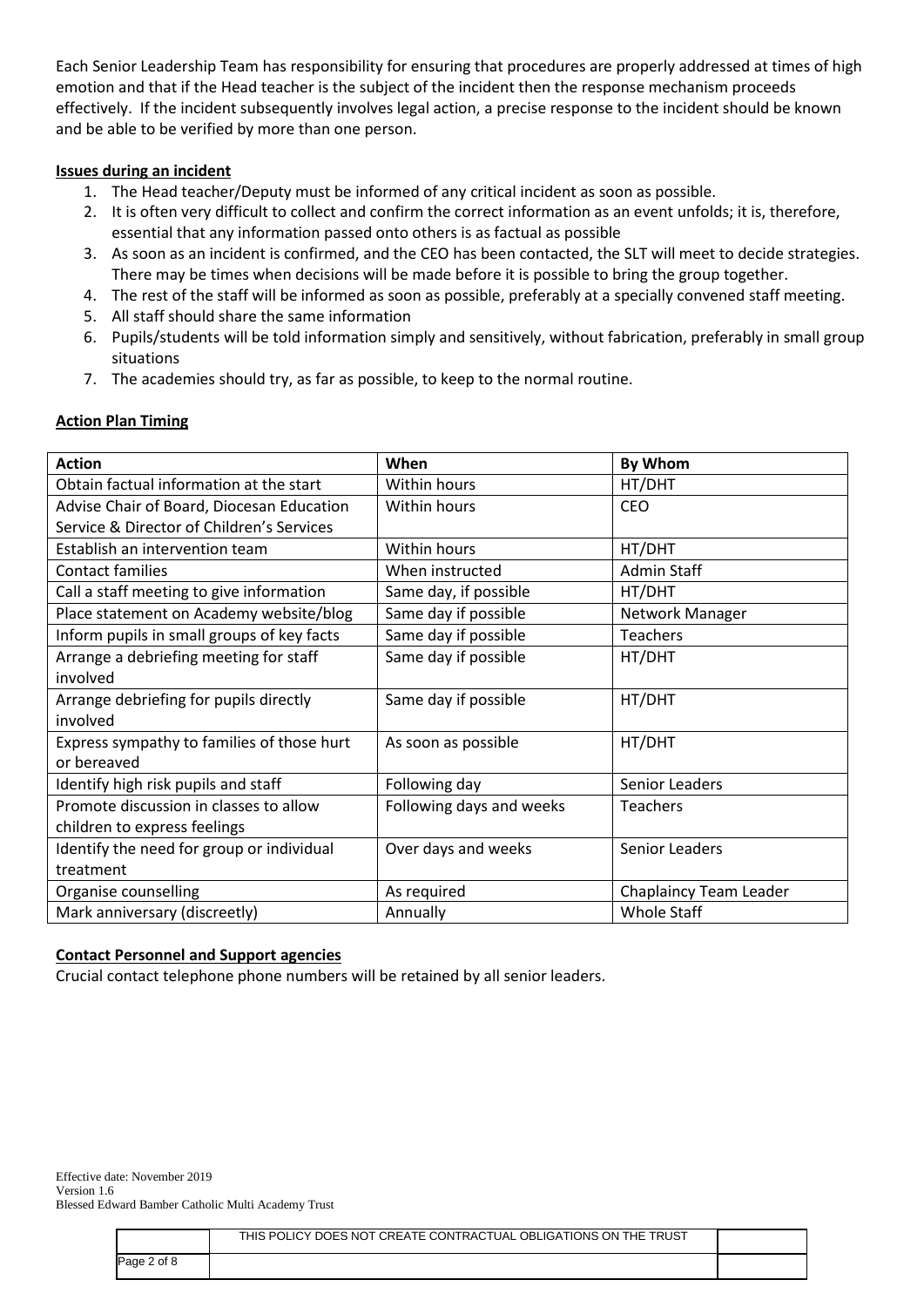## **Critical Incident Meeting Agenda**

Date of Meeting:

Staff Present:

Nature of Critical Incident:

Known information:

| Issue for Action                                                                  | By whom? | By when? | Completed   |  |
|-----------------------------------------------------------------------------------|----------|----------|-------------|--|
|                                                                                   |          |          | (Date/Time) |  |
| Decide whether confirmation of original or<br>additional information is required. |          |          |             |  |
| Agree person to be contacted                                                      |          |          |             |  |
| Additional basic information required (specify)                                   |          |          |             |  |
|                                                                                   |          |          |             |  |
| Agreement of parent/next of kin to release                                        |          |          |             |  |
| information                                                                       |          |          |             |  |
| Practical information required (specify)<br>٠                                     |          |          |             |  |
|                                                                                   |          |          |             |  |
|                                                                                   |          |          |             |  |
|                                                                                   |          |          |             |  |
|                                                                                   |          |          |             |  |
| Agreed information for release to staff:                                          |          |          |             |  |
|                                                                                   |          |          |             |  |
| Agreed information for release to parents:                                        |          |          |             |  |
|                                                                                   |          |          |             |  |
| Agreed information for release to pupils/students:                                |          |          |             |  |
|                                                                                   |          |          |             |  |
| Decision on need to close School/College: Yes/No                                  |          |          |             |  |
|                                                                                   |          |          |             |  |
| (Refer to School/College Closure Procedures)                                      |          |          |             |  |
| Briefing/Informing staff                                                          |          |          |             |  |
|                                                                                   |          |          |             |  |
|                                                                                   |          |          |             |  |
|                                                                                   |          |          |             |  |
|                                                                                   |          |          |             |  |
|                                                                                   |          |          |             |  |
|                                                                                   |          |          |             |  |

|             | THIS POLICY DOES NOT CREATE CONTRACTUAL OBLIGATIONS ON THE TRUST |  |
|-------------|------------------------------------------------------------------|--|
| Page 3 of 8 |                                                                  |  |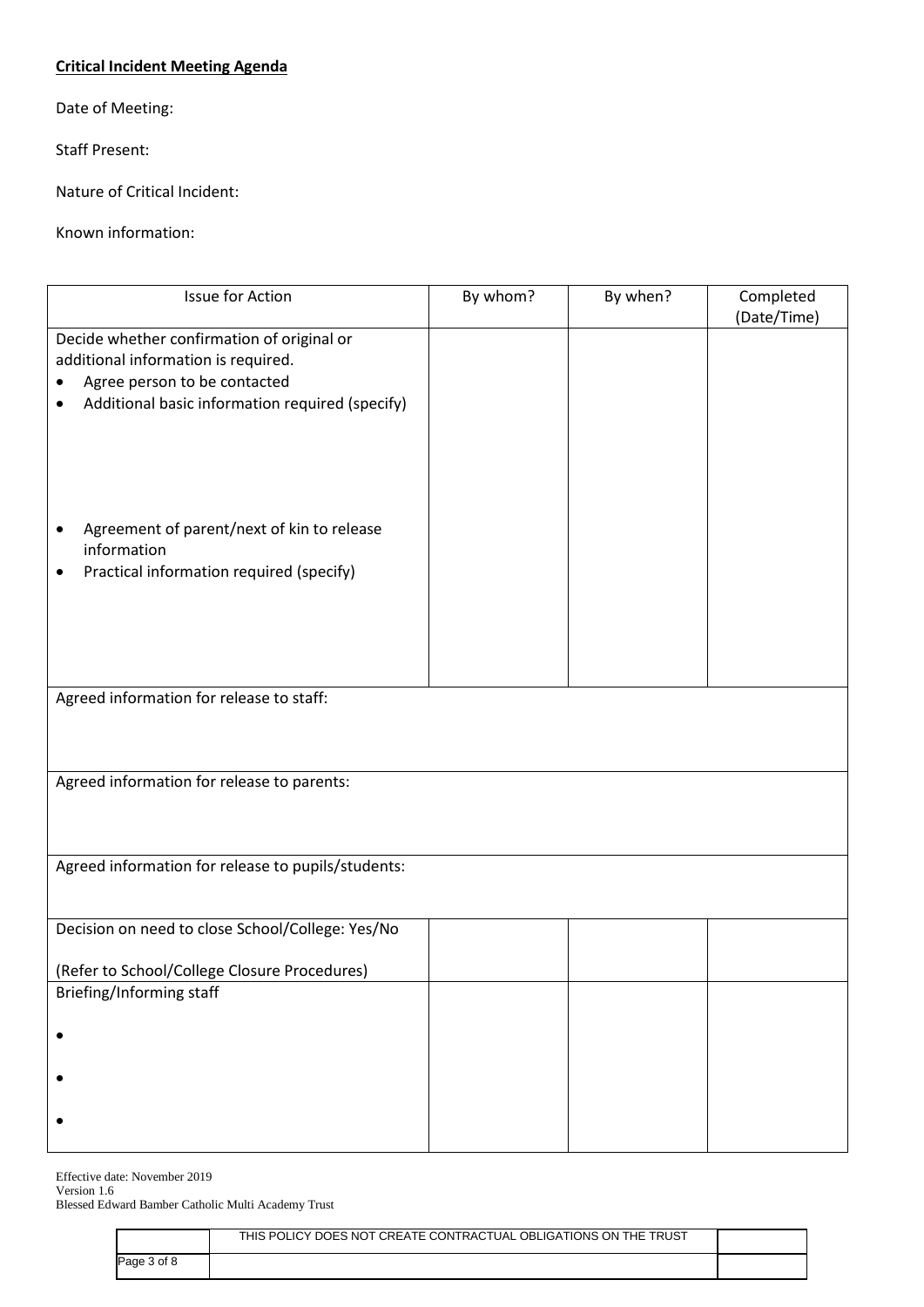| Briefing/Informing pupils/students/siblings                                                    |      |      |       |
|------------------------------------------------------------------------------------------------|------|------|-------|
|                                                                                                |      |      |       |
|                                                                                                |      |      |       |
|                                                                                                |      |      |       |
|                                                                                                |      |      |       |
|                                                                                                |      |      |       |
| Communication with parents (To include basic                                                   |      |      |       |
| information about event, arrangements for<br>maintaining well-being of pupils/students and any |      |      |       |
| other appropriate practical information)                                                       |      |      |       |
| Agree support required:                                                                        |      |      |       |
|                                                                                                |      |      |       |
| <b>Critical Incident Team</b>                                                                  |      |      |       |
|                                                                                                |      |      |       |
| <b>Chaplaincy Team</b>                                                                         |      |      |       |
| Rainbows Team                                                                                  |      |      |       |
|                                                                                                |      |      |       |
|                                                                                                |      |      |       |
|                                                                                                |      |      |       |
| Arrangements for supporting staff/pupils                                                       |      |      |       |
|                                                                                                |      |      |       |
|                                                                                                |      |      |       |
|                                                                                                |      |      |       |
|                                                                                                |      |      |       |
|                                                                                                |      |      |       |
|                                                                                                |      |      |       |
| Agree date of review meeting                                                                   | Date | Time | Place |
|                                                                                                |      |      |       |
| Agree date of meeting to consider medium term                                                  | Date | Time | Place |
| issues                                                                                         |      |      |       |
| Agree date of meeting to consider long term issues                                             | Date | Time | Place |
|                                                                                                |      |      |       |

At the conclusion of the meeting the completed agenda must be photocopied and distributed to all staff present.

|             | THIS POLICY DOES NOT CREATE CONTRACTUAL OBLIGATIONS ON THE TRUST |  |
|-------------|------------------------------------------------------------------|--|
| Page 4 of 8 |                                                                  |  |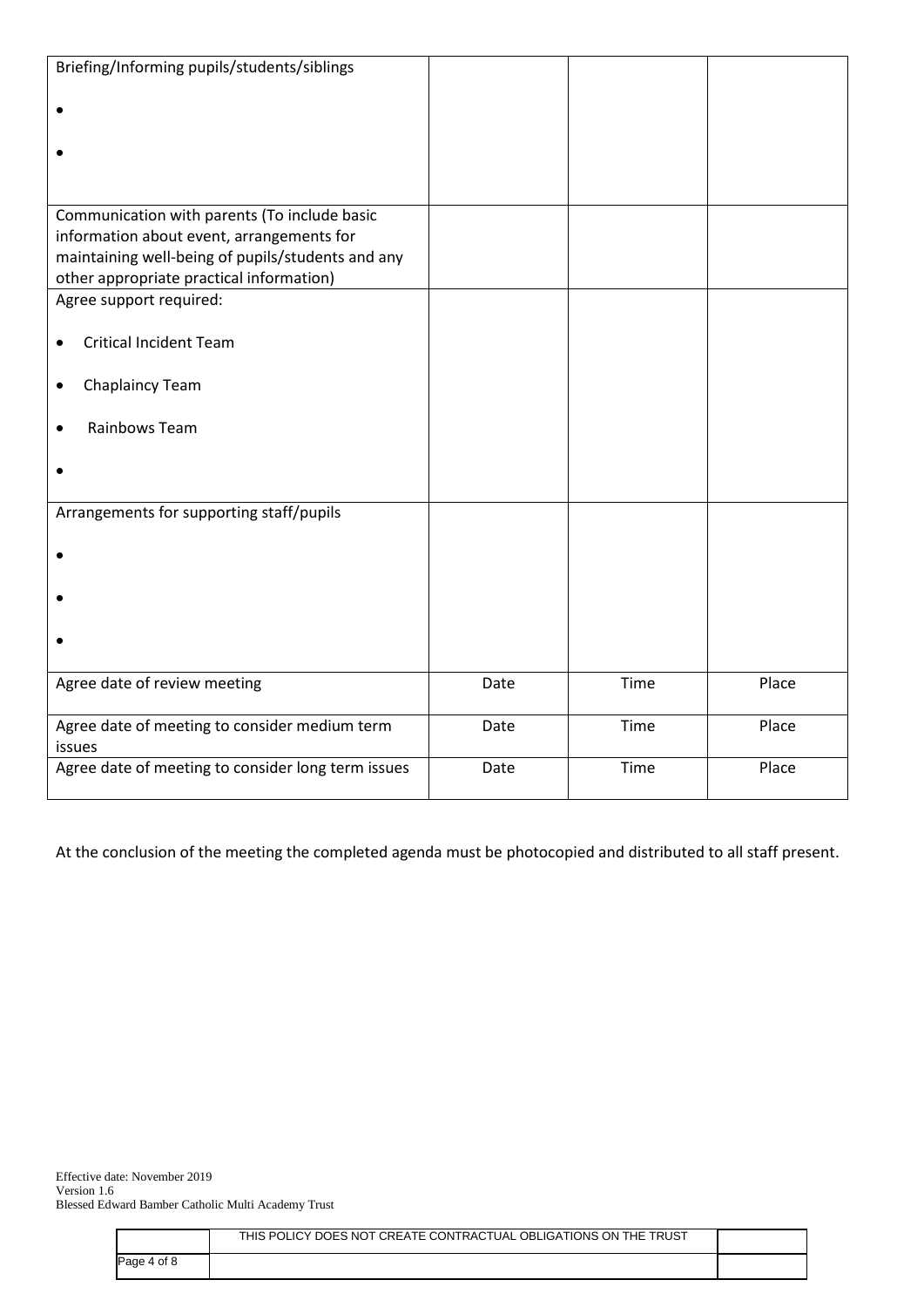# **Emergency Academy Closure Procedures**

These procedures should be implemented in the event of a critical incident that requires the immediate closure of the Academy. In implementing these procedures all staff should be mindful of their own well-being and safeguard the well-being of the students in their care. A designated place of safety will be determined for all staff and students if necessary.

Arrangements must be made to ensure all students are accounted for and records kept of communication with parents.

| <b>Issue for Action</b>                                       | By who | Completed<br>(Date/Time) |
|---------------------------------------------------------------|--------|--------------------------|
| Inform CEO                                                    |        |                          |
| <b>Inform Chair of Board</b>                                  |        |                          |
| <b>Inform Diocesan Education Service</b>                      |        |                          |
| Inform Director of Children's Services                        |        |                          |
| Arrangements for contacting parents to collect                |        |                          |
| children/inform them of closure of the Academy                |        |                          |
|                                                               |        |                          |
|                                                               |        |                          |
|                                                               |        |                          |
|                                                               |        |                          |
|                                                               |        |                          |
| <b>Inform Radio Stations:</b>                                 |        |                          |
| Radio Wave                                                    |        |                          |
| Radio Lancashire                                              |        |                          |
| Designated place of safety:                                   |        |                          |
| Printing and distributing of lists to record contacts with    |        |                          |
| parents                                                       |        |                          |
| Collecting and retention of lists with record of contact with |        |                          |
| parent                                                        |        |                          |
| Placing information on website                                |        |                          |
| Informing other media outlets if appropriate                  |        |                          |
| Contacting bus providers                                      |        |                          |
| Informing Police of closure                                   |        |                          |
| Informing canteen staff of arrangements                       |        |                          |
| Entering closure in SIMS system                               |        |                          |

At the conclusion of the meeting this sheet must be photocopied along with the completed agenda and distributed to all staff present.

|             | THIS POLICY DOES NOT CREATE CONTRACTUAL OBLIGATIONS ON THE TRUST |  |
|-------------|------------------------------------------------------------------|--|
| Page 5 of 8 |                                                                  |  |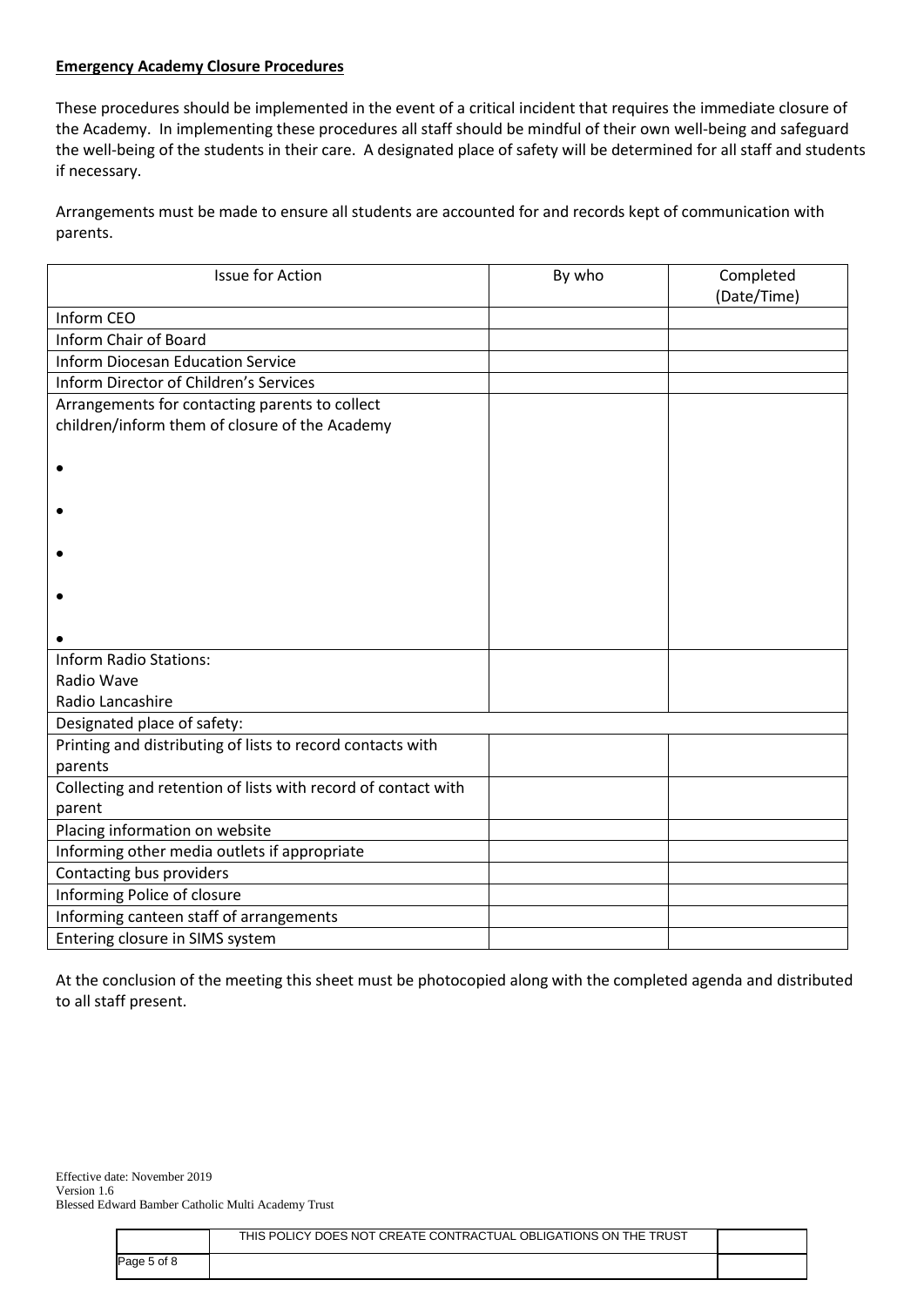### **In-house School Closure Procedures - Christ the King Catholic Academy**

- 1. If a decision is reached to close the school an announcement will be made by a senior leader and all staff should direct pupils back to their classrooms immediately.
- 2. Senior leaders should supervise pupils on the corridors and ensure they move safely and quickly to classrooms.
- 3. The announcement will be reinforced by a text to all staff stating, "We have moved to in-house School Closure Procedures. Class teachers please supervise classes and await further instructions. Do not release any pupils from class until you receive further written instructions from SLT."
- 4. Once written instructions have been finalised a text will be sent to parents stating, "We regret to inform you that we have had to close the school. Please make arrangements to collect your child as soon as possible. Please do not drive or park on the school's car park to aid effective dismissal of pupils. The same message will be placed on the school website and staff board."
- 5. SLT will take the written instructions to the class teachers with a class list. The written instructions must be adhered to.
- 6. Class teachers will take responsibility for ensuring all pupils are dismissed and signed for by their carer, parent or responsible adult. The list should be retained by the class teacher and handed to member of SLT at the end of the process. Pupils must not be released from the class until the time designated in the written instructions and to an appropriate adult.
- 7. Any pupil who is meeting/collecting a younger sibling from Christ the King should be directed to that year group. Any pupil meeting an older sibling from St. Mary's Catholic College should be directed to the Dining Room.
- 8. Class teachers will take any pupils who are waiting for parents to pick them up or who have been unable to contact parents/named contact in SIMS to the School Hall. Class teachers should continue to try to contact home, supervise the pupils and await further instructions.
- 9. Senior leaders will patrol the building and front of school to ensure that the written school closure arrangements are being followed.
- 10. At the time designated for pupils to be released, class teachers hand over pupils to parents and parents sign on the class register to confirm collection.
- 11. Once all/the majority of pupils have been dismissed all teaching staff, support staff, office & premises staff will be directed to go to the Year 1 classroom to finalise arrangements for the closure of the school.
- 12. Key Stage Team Leaders should collect all class lists, check that all pupils present on the day have been collected and the carer, parent or responsible adult has signed to say they have been collected.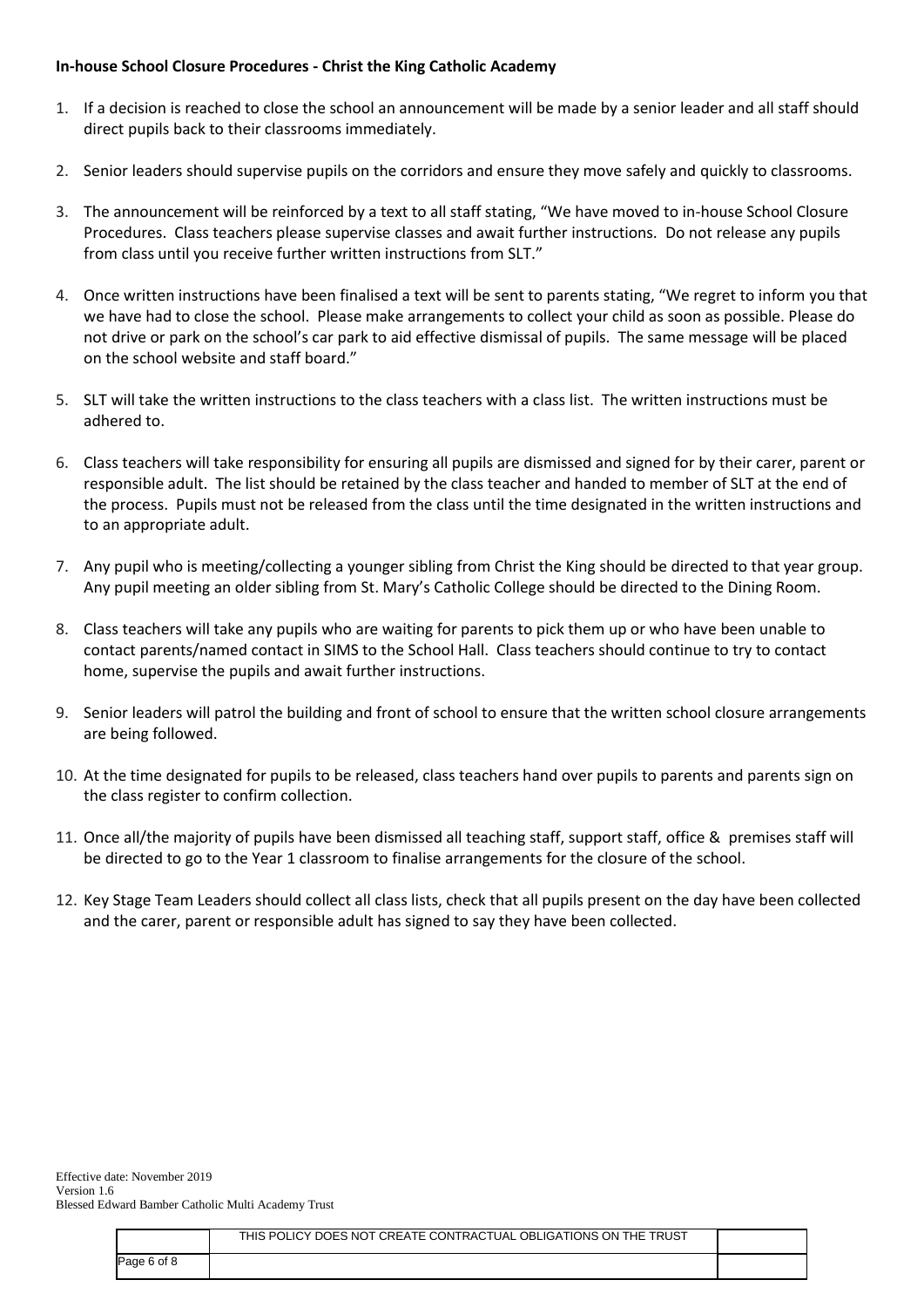### **In-house Closure Procedures – St. Cuthbert's Catholic Academy**

- 1. If a decision is reached to close the school an announcement will be made by a senior leader and all staff should direct pupils back to their classrooms immediately.
- 2. Senior leaders should supervise pupils on the corridors and ensure they move safely and quickly to class rooms.
- 3. The announcement will be reinforced by a text & memo to all staff stating, "We have moved to in-house School Closure Procedures. Class teachers please supervise classes and await further instructions. Do not release any pupils from class until you receive further written instructions from SLT."
- 4. Once written instructions have been finalised a text will be sent to parents stating, "We regret to inform you that we have had to close the school. Please make arrangements to collect your child as soon as possible." The same message will be placed on the school website and Facebook page by the bursar.
- 5. SLT will take the written instructions to the class teachers. The written instructions must be adhered to.
- 6. Class teachers will take responsibility for ensuring all pupils are dismissed and signed for. The list should be retained by the class teacher and handed to member of SLT at the end of the process. Pupils must not be released from the class until the time designated in the written instructions and to an appropriate adult.
- 7. Class teachers will take any pupils who are waiting for parents to pick them up or who have been unable to contact parents/named contact in SIMS to the school hall. Class teachers should continue to try to contact home, supervise the pupils and await further instructions.
- 8. Senior leaders will patrol the building and front of school to ensure that the written school closure arrangements are being followed.
- 9. At the time designated for pupils to be released, class teachers hand over pupils to parents and parents sign on the class register to confirm collection.
- 10. Once all/the majority of pupils have been dismissed all teaching staff, support staff, office & premises staff will be directed to go to the hall to finalise arrangements for the closure of the school.
- 11. Phase Leaders should collect all class lists, check that all pupils present on the day have been collected and parent has signed to say they have been collected.